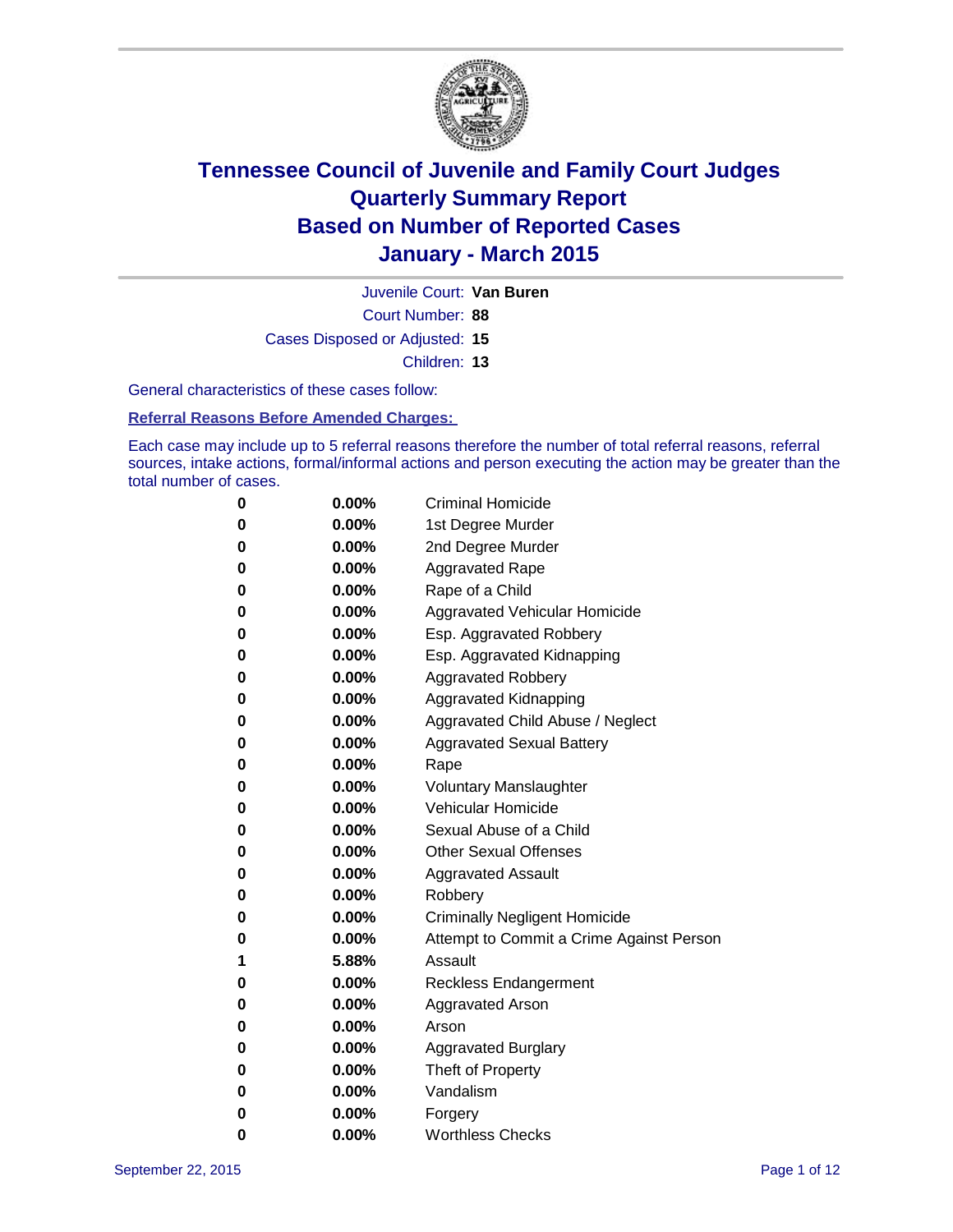

Juvenile Court: **Van Buren**

Court Number: **88**

Cases Disposed or Adjusted: **15**

Children: **13**

#### **Referral Reasons Before Amended Charges:**

Each case may include up to 5 referral reasons therefore the number of total referral reasons, referral sources, intake actions, formal/informal actions and person executing the action may be greater than the total number of cases.

| 0           | 0.00%  | Illegal Possession / Fraudulent Use of Credit / Debit Cards |
|-------------|--------|-------------------------------------------------------------|
| 0           | 0.00%  | <b>Burglary</b>                                             |
| 0           | 0.00%  | Unauthorized Use of a Vehicle                               |
| 0           | 0.00%  | <b>Cruelty to Animals</b>                                   |
| 0           | 0.00%  | Sale of Controlled Substances                               |
| 0           | 0.00%  | <b>Other Drug Offenses</b>                                  |
| 0           | 0.00%  | <b>Possession of Controlled Substances</b>                  |
| 0           | 0.00%  | <b>Criminal Attempt</b>                                     |
| 0           | 0.00%  | Carrying Weapons on School Property                         |
| 0           | 0.00%  | Unlawful Carrying / Possession of a Weapon                  |
| 0           | 0.00%  | <b>Evading Arrest</b>                                       |
| 0           | 0.00%  | Escape                                                      |
| 0           | 0.00%  | Driving Under Influence (DUI)                               |
| 0           | 0.00%  | Possession / Consumption of Alcohol                         |
| 0           | 0.00%  | Resisting Stop, Frisk, Halt, Arrest or Search               |
| 0           | 0.00%  | <b>Aggravated Criminal Trespass</b>                         |
| $\mathbf 2$ | 11.76% | Harassment                                                  |
| 0           | 0.00%  | Failure to Appear                                           |
| 0           | 0.00%  | Filing a False Police Report                                |
| 0           | 0.00%  | Criminal Impersonation                                      |
| 0           | 0.00%  | <b>Disorderly Conduct</b>                                   |
| 0           | 0.00%  | <b>Criminal Trespass</b>                                    |
| 0           | 0.00%  | <b>Public Intoxication</b>                                  |
| 0           | 0.00%  | Gambling                                                    |
| 6           | 35.29% | <b>Traffic</b>                                              |
| 0           | 0.00%  | <b>Local Ordinances</b>                                     |
| 0           | 0.00%  | Violation of Wildlife Regulations                           |
| 0           | 0.00%  | <b>Contempt of Court</b>                                    |
| 2           | 11.76% | Violation of Probation                                      |
| 0           | 0.00%  | Violation of Aftercare                                      |
| 0           | 0.00%  | <b>Unruly Behavior</b>                                      |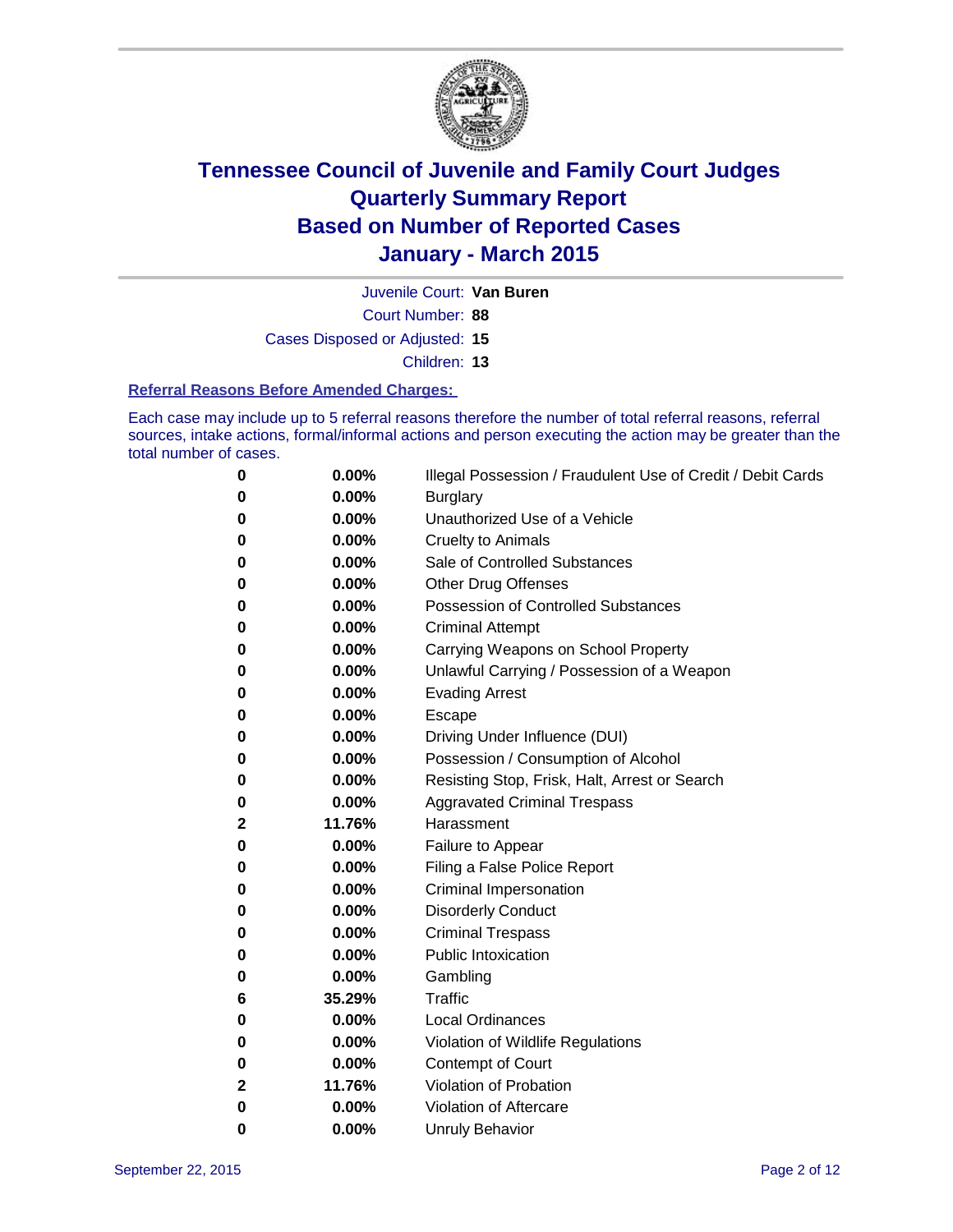

Court Number: **88** Juvenile Court: **Van Buren** Cases Disposed or Adjusted: **15** Children: **13**

#### **Referral Reasons Before Amended Charges:**

Each case may include up to 5 referral reasons therefore the number of total referral reasons, referral sources, intake actions, formal/informal actions and person executing the action may be greater than the total number of cases.

| 0  | 0.00%    | Truancy                                |
|----|----------|----------------------------------------|
| 0  | 0.00%    | In-State Runaway                       |
| 0  | 0.00%    | Out-of-State Runaway                   |
|    | 5.88%    | Possession of Tobacco Products         |
| 0  | 0.00%    | Violation of a Valid Court Order       |
| 0  | 0.00%    | <b>Violation of Curfew</b>             |
| 0  | 0.00%    | <b>Sexually Abused Child</b>           |
| 0  | 0.00%    | <b>Physically Abused Child</b>         |
| 0  | 0.00%    | Dependency / Neglect                   |
| 0  | 0.00%    | <b>Termination of Parental Rights</b>  |
| 0  | 0.00%    | <b>Violation of Pretrial Diversion</b> |
| 0  | 0.00%    | Violation of Informal Adjustment       |
| 5  | 29.41%   | <b>Judicial Review</b>                 |
| 0  | 0.00%    | <b>Administrative Review</b>           |
| 0  | $0.00\%$ | <b>Foster Care Review</b>              |
| 0  | 0.00%    | Custody                                |
| 0  | $0.00\%$ | Visitation                             |
| 0  | $0.00\%$ | Paternity / Legitimation               |
| 0  | $0.00\%$ | <b>Child Support</b>                   |
| 0  | 0.00%    | <b>Request for Medical Treatment</b>   |
| 0  | 0.00%    | <b>Consent to Marry</b>                |
| 0  | 0.00%    | Other                                  |
| 17 | 100.00%  | <b>Total Referrals</b>                 |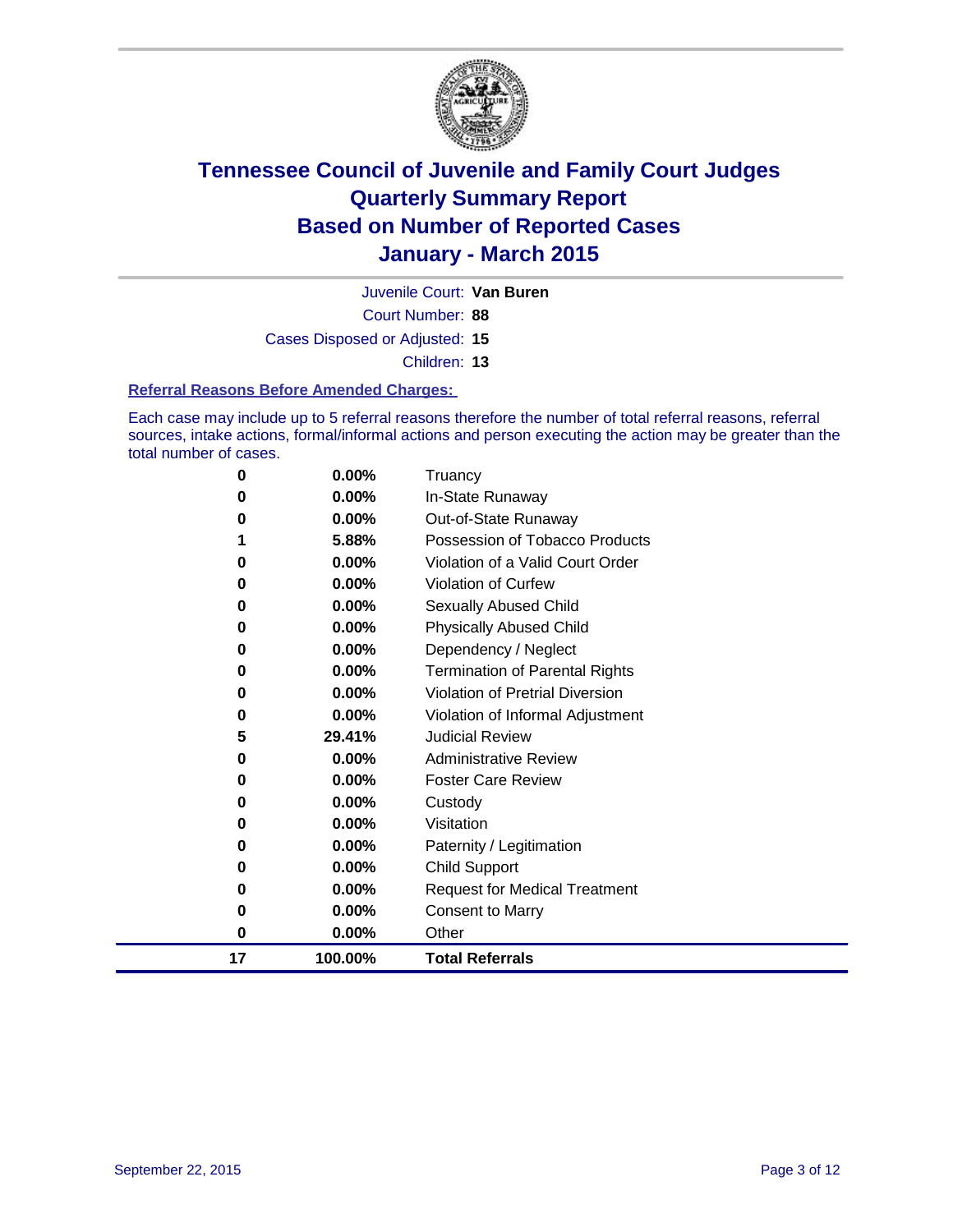

|                            |                                | Juvenile Court: Van Buren         |
|----------------------------|--------------------------------|-----------------------------------|
|                            |                                | Court Number: 88                  |
|                            | Cases Disposed or Adjusted: 15 |                                   |
|                            |                                | Children: 13                      |
| <b>Referral Sources: 1</b> |                                |                                   |
| 6                          | 35.29%                         | Law Enforcement                   |
| 0                          | $0.00\%$                       | Parents                           |
| 0                          | $0.00\%$                       | <b>Relatives</b>                  |
| 0                          | $0.00\%$                       | Self                              |
| $\mathbf{2}$               | 11.76%                         | School                            |
| 0                          | $0.00\%$                       | <b>CSA</b>                        |
| 4                          | 23.53%                         | <b>DCS</b>                        |
| 0                          | $0.00\%$                       | <b>Other State Department</b>     |
| 0                          | $0.00\%$                       | <b>District Attorney's Office</b> |
| $\mathbf{2}$               | 11.76%                         | <b>Court Staff</b>                |
| 0                          | $0.00\%$                       | Social Agency                     |
| $\mathbf{2}$               | 11.76%                         | <b>Other Court</b>                |
| 0                          | $0.00\%$                       | Victim                            |
| 1                          | 5.88%                          | Child & Parent                    |

| 17 | 100.00%  | <b>Total Referral Sources</b> |
|----|----------|-------------------------------|
| 0  | $0.00\%$ | Other                         |
| 0  | $0.00\%$ | Unknown                       |
| 0  | $0.00\%$ | Hospital                      |
|    | 5.88%    | Child & Parent                |

#### **Age of Child at Referral: 2**

| 3<br>7<br>0<br>0 | 23.08%<br>53.85%<br>$0.00\%$<br>0.00% | Ages 15 through 16<br>Ages 17 through 18<br>Ages 19 and Over<br>Unknown |
|------------------|---------------------------------------|-------------------------------------------------------------------------|
|                  |                                       |                                                                         |
|                  |                                       |                                                                         |
|                  |                                       |                                                                         |
|                  |                                       |                                                                         |
| 1                | 7.69%                                 | Ages 13 through 14                                                      |
| 0                | 0.00%                                 | Ages 11 through 12                                                      |
| $\mathbf{2}$     | 15.38%                                | Ages 10 and Under                                                       |
|                  |                                       |                                                                         |

<sup>1</sup> If different than number of Referral Reasons (17), verify accuracy of your court's data.

One child could be counted in multiple categories, verify accuracy of your court's data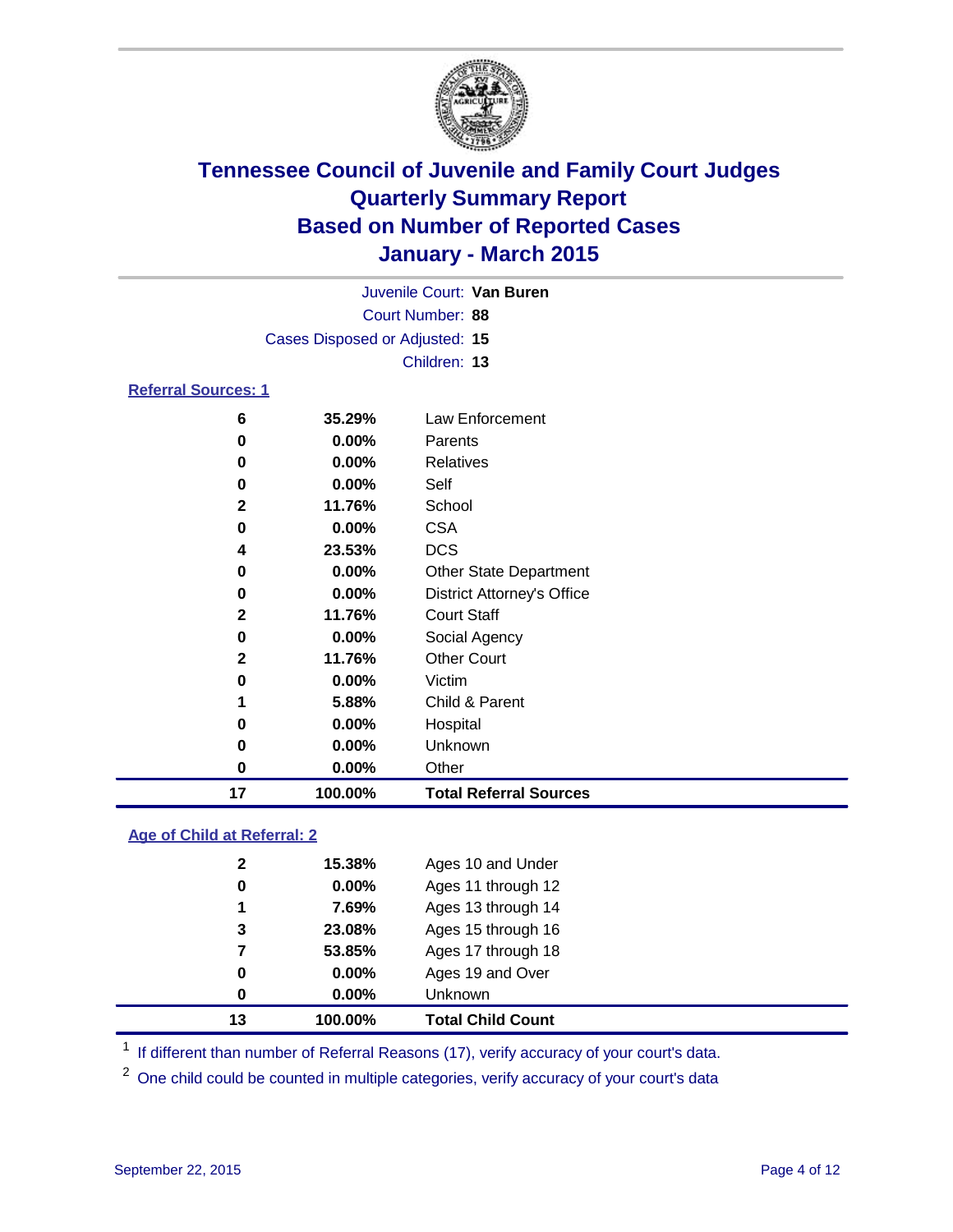

|                                         |                                | Juvenile Court: Van Buren |  |
|-----------------------------------------|--------------------------------|---------------------------|--|
|                                         |                                | Court Number: 88          |  |
|                                         | Cases Disposed or Adjusted: 15 |                           |  |
|                                         |                                | Children: 13              |  |
| Sex of Child: 1                         |                                |                           |  |
| 9                                       | 69.23%                         | Male                      |  |
| 4                                       | 30.77%                         | Female                    |  |
| $\mathbf 0$                             | 0.00%                          | Unknown                   |  |
| 13                                      | 100.00%                        | <b>Total Child Count</b>  |  |
| Race of Child: 1                        |                                |                           |  |
| 13                                      | 100.00%                        | White                     |  |
| $\bf{0}$                                | 0.00%                          | African American          |  |
| 0                                       | 0.00%                          | Native American           |  |
| 0                                       | 0.00%                          | Asian                     |  |
| 0                                       | 0.00%                          | Mixed                     |  |
| $\mathbf 0$                             | 0.00%                          | Unknown                   |  |
| 13                                      | 100.00%                        | <b>Total Child Count</b>  |  |
| <b>Hispanic Origin: 1</b>               |                                |                           |  |
| $\mathbf 0$                             | 0.00%                          | Yes                       |  |
| 13                                      | 100.00%                        | <b>No</b>                 |  |
| $\mathbf 0$                             | 0.00%                          | Unknown                   |  |
| 13                                      | 100.00%                        | <b>Total Child Count</b>  |  |
| <b>School Enrollment of Children: 1</b> |                                |                           |  |
| 13                                      | 100.00%                        | Yes                       |  |
| $\mathbf 0$                             | 0.00%                          | <b>No</b>                 |  |
| 0                                       | 0.00%                          | Unknown                   |  |
| 13                                      | 100.00%                        | <b>Total Child Count</b>  |  |

One child could be counted in multiple categories, verify accuracy of your court's data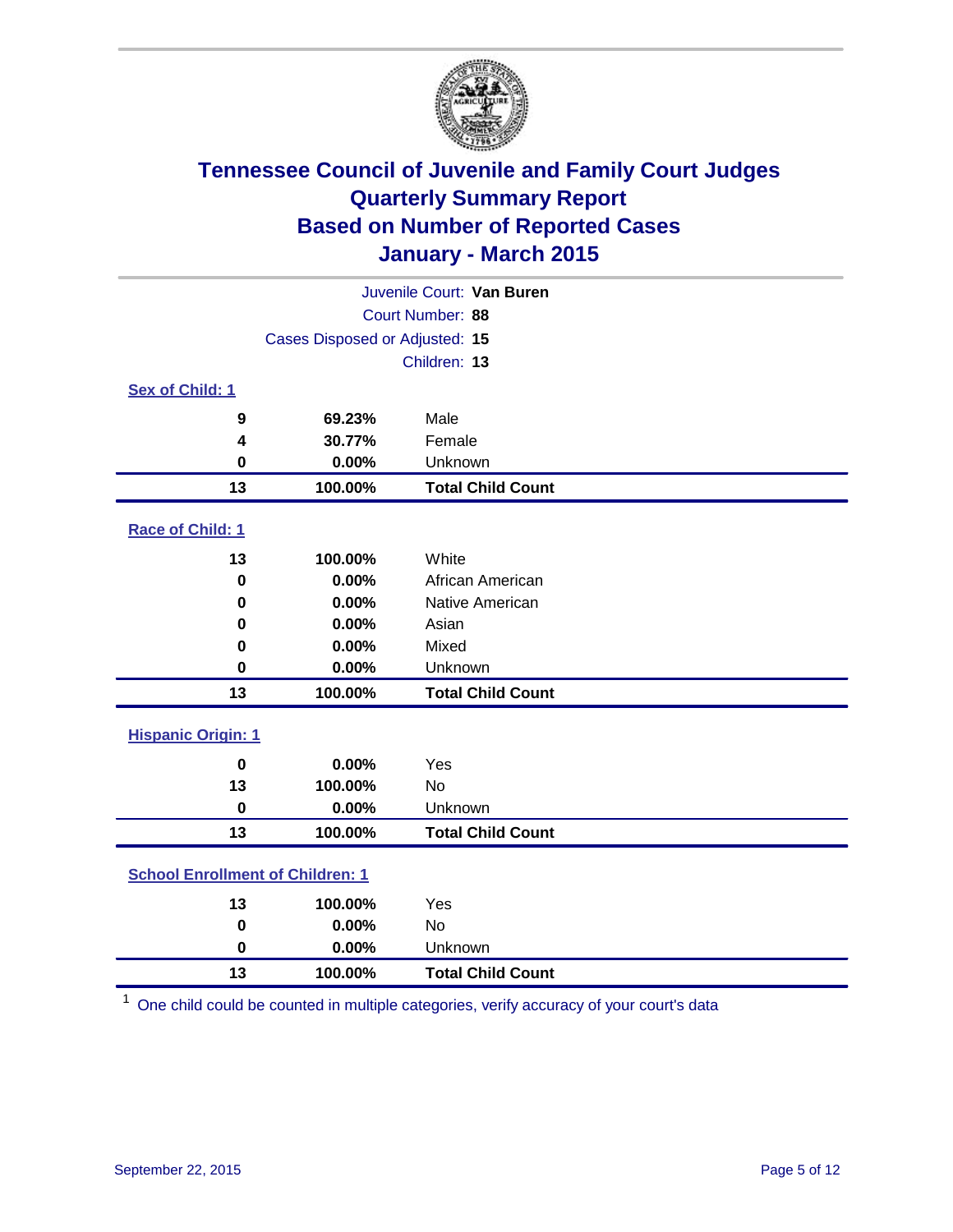

|                                                           |                                | Juvenile Court: Van Buren    |
|-----------------------------------------------------------|--------------------------------|------------------------------|
|                                                           |                                | Court Number: 88             |
|                                                           | Cases Disposed or Adjusted: 15 |                              |
|                                                           |                                | Children: 13                 |
| <b>Living Arrangement of Child at Time of Referral: 1</b> |                                |                              |
| 5                                                         | 38.46%                         | With Both Biological Parents |
| 0                                                         | 0.00%                          | With Father and Stepmother   |
| 0                                                         | 0.00%                          | With Mother and Stepfather   |
| 7                                                         | 53.85%                         | With Mother                  |
| 0                                                         | 0.00%                          | With Father                  |
| 1                                                         | 7.69%                          | <b>With Relatives</b>        |
| 0                                                         | 0.00%                          | With Adoptive Parents        |
| 0                                                         | 0.00%                          | With Foster Family           |
| 0                                                         | 0.00%                          | In a Group Home              |
| 0                                                         | 0.00%                          | In a Residential Center      |
| 0                                                         | 0.00%                          | In an Institution            |
| 0                                                         | 0.00%                          | Independent                  |
| 0                                                         | 0.00%                          | Unknown                      |
| 0                                                         | 0.00%                          | Other                        |
| 13                                                        | 100.00%                        | <b>Total Child Count</b>     |
| <b>Type of Detention: 2</b>                               |                                |                              |
| 0                                                         | 0.00%                          | Non-Secure Placement         |
| 0                                                         | 0.00%                          | Juvenile Detention Facility  |
| 0                                                         | 0.00%                          | Jail - Complete Separation   |
| 0                                                         | 0.00%                          | Jail - Partial Separation    |
| 0                                                         | 0.00%                          | Jail - No Separation         |
| 0                                                         | 0.00%                          | <b>Psychiatric Hospital</b>  |
| 0                                                         | 0.00%                          | Unknown                      |
| 15                                                        | 100.00%                        | Does Not Apply               |
| 0                                                         | 0.00%                          | Other                        |

<sup>1</sup> One child could be counted in multiple categories, verify accuracy of your court's data

**100.00% Total Detention Count**

If different than number of Cases (15) verify accuracy of your court's data.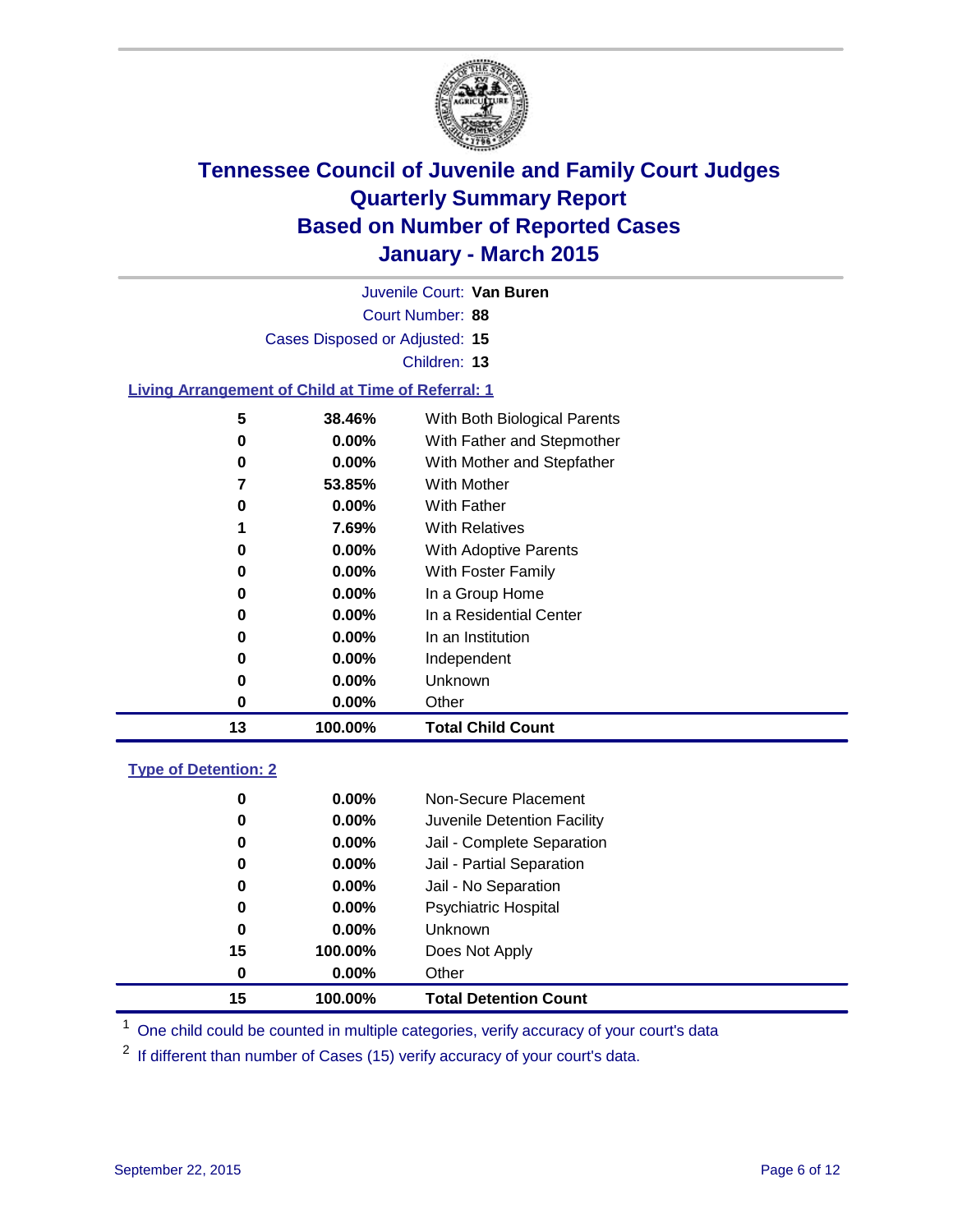

|                                                    |                                | Juvenile Court: Van Buren               |
|----------------------------------------------------|--------------------------------|-----------------------------------------|
|                                                    |                                | Court Number: 88                        |
|                                                    | Cases Disposed or Adjusted: 15 |                                         |
|                                                    |                                | Children: 13                            |
| <b>Placement After Secure Detention Hearing: 1</b> |                                |                                         |
| $\bf{0}$                                           | 0.00%                          | Returned to Prior Living Arrangement    |
| 0                                                  | 0.00%                          | Juvenile Detention Facility             |
| 0                                                  | 0.00%                          | Jail                                    |
| $\bf{0}$                                           | 0.00%                          | Shelter / Group Home                    |
| 0                                                  | 0.00%                          | <b>Foster Family Home</b>               |
| $\bf{0}$                                           | 0.00%                          | Psychiatric Hospital                    |
| $\bf{0}$                                           | 0.00%                          | Unknown                                 |
| 15                                                 | 100.00%                        | Does Not Apply                          |
| 0                                                  | 0.00%                          | Other                                   |
| 15                                                 | 100.00%                        | <b>Total Placement Count</b>            |
|                                                    |                                |                                         |
| <b>Intake Actions: 2</b>                           |                                |                                         |
| 5                                                  | 29.41%                         | <b>Petition Filed</b>                   |
| 5                                                  | 29.41%                         | <b>Motion Filed</b>                     |
| 7                                                  | 41.18%                         | <b>Citation Processed</b>               |
| 0                                                  | 0.00%                          | Notification of Paternity Processed     |
| 0                                                  | 0.00%                          | Scheduling of Judicial Review           |
| 0                                                  | 0.00%                          | Scheduling of Administrative Review     |
| 0                                                  | 0.00%                          | <b>Scheduling of Foster Care Review</b> |
| 0                                                  | 0.00%                          | Unknown                                 |
| 0                                                  | 0.00%                          | Does Not Apply                          |
| 0                                                  | 0.00%                          | Other                                   |

<sup>1</sup> If different than number of Cases (15) verify accuracy of your court's data.

<sup>2</sup> If different than number of Referral Reasons (17), verify accuracy of your court's data.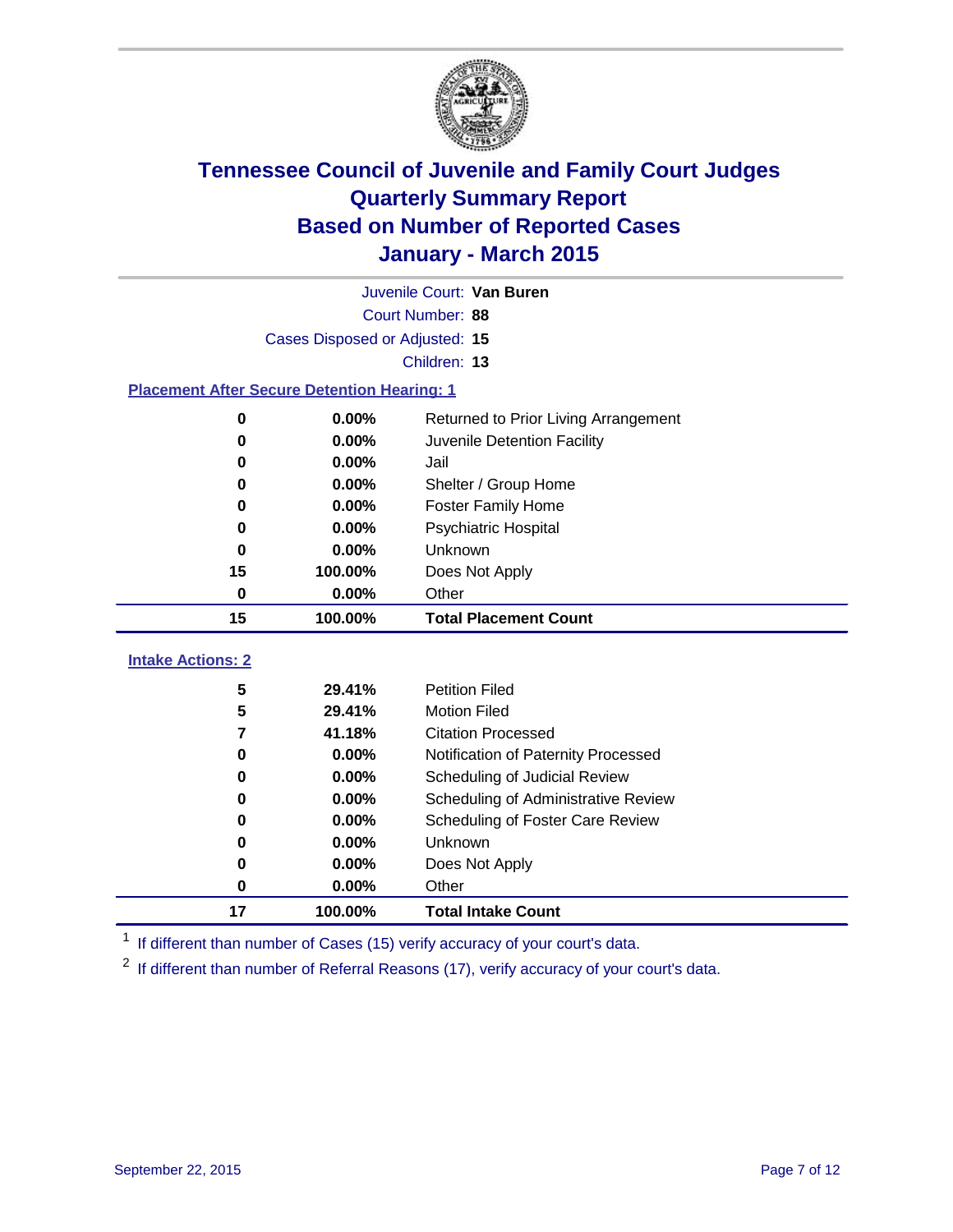

Court Number: **88** Juvenile Court: **Van Buren** Cases Disposed or Adjusted: **15** Children: **13**

#### **Last Grade Completed by Child: 1**

| 13          | 100.00%        | <b>Total Child Count</b>  |
|-------------|----------------|---------------------------|
| 0           | 0.00%          | Other                     |
| 0           | 0.00%          | Unknown                   |
| 0           | 0.00%          | Never Attended School     |
| 0           | 0.00%          | Graduated                 |
| 0           | 0.00%          | <b>GED</b>                |
| 0           | 0.00%          | Non-Graded Special Ed     |
| 0           | 0.00%          | 12th Grade                |
| 6           | 46.15%         | 11th Grade                |
| 1           | 7.69%          | 10th Grade                |
| 0           | 0.00%          | 9th Grade                 |
| $\mathbf 2$ | 15.38%         | 9th Grade                 |
| 0           | 0.00%          | 8th Grade                 |
| 1           | 7.69%          | 8th Grade                 |
| 0           | 0.00%          | 7th Grade                 |
| 1           | 7.69%          | 7th Grade                 |
| 0           | 0.00%          | 6th Grade                 |
| 0           | 0.00%          | 6th Grade                 |
| 0           | 0.00%          | 5th Grade                 |
| 0           | 0.00%          | 5th Grade                 |
| 0           | 0.00%          | 4th Grade                 |
| 1           | 7.69%          | 4th Grade                 |
| 0           | 0.00%          | 3rd Grade                 |
| 0           | 0.00%          | 3rd Grade                 |
| 0           | 0.00%          | 2nd Grade                 |
| 1           | 7.69%          | 2nd Grade                 |
| 0<br>0      | 0.00%<br>0.00% | 1st Grade                 |
| 0           | 0.00%          | Kindergarten<br>1st Grade |
| 0           | 0.00%          | Preschool                 |
| $\pmb{0}$   | 0.00%          | Too Young for School      |
|             |                |                           |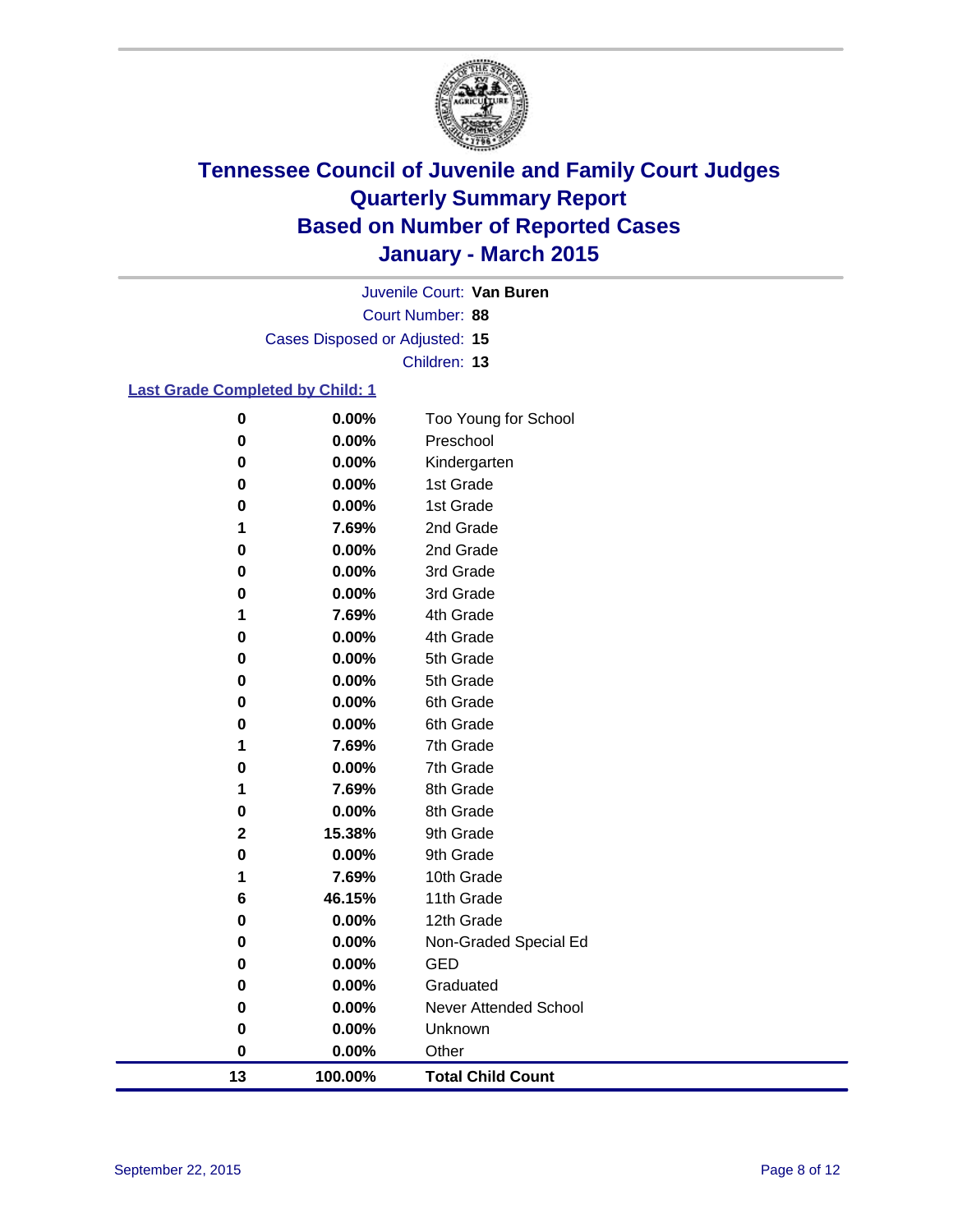

|                                         |                                | Juvenile Court: Van Buren                                                               |
|-----------------------------------------|--------------------------------|-----------------------------------------------------------------------------------------|
|                                         |                                | Court Number: 88                                                                        |
|                                         | Cases Disposed or Adjusted: 15 |                                                                                         |
|                                         |                                | Children: 13                                                                            |
| <b>Enrolled in Special Education: 1</b> |                                |                                                                                         |
| 0                                       | $0.00\%$                       | Yes                                                                                     |
| 13                                      | 100.00%                        | No                                                                                      |
| 0                                       | $0.00\%$                       | Unknown                                                                                 |
| 13                                      | 100.00%                        | <b>Total Child Count</b>                                                                |
|                                         |                                | One child could be counted in multiple categories, verify accuracy of your court's data |

| <b>Action Executed By: 1</b> |  |
|------------------------------|--|
|                              |  |

| 17 | 100.00%  | Judge                     |
|----|----------|---------------------------|
| 0  | 0.00%    | Magistrate                |
| 0  | $0.00\%$ | <b>YSO</b>                |
| 0  | $0.00\%$ | Other                     |
| 0  | $0.00\%$ | Unknown                   |
| 17 | 100.00%  | <b>Total Action Count</b> |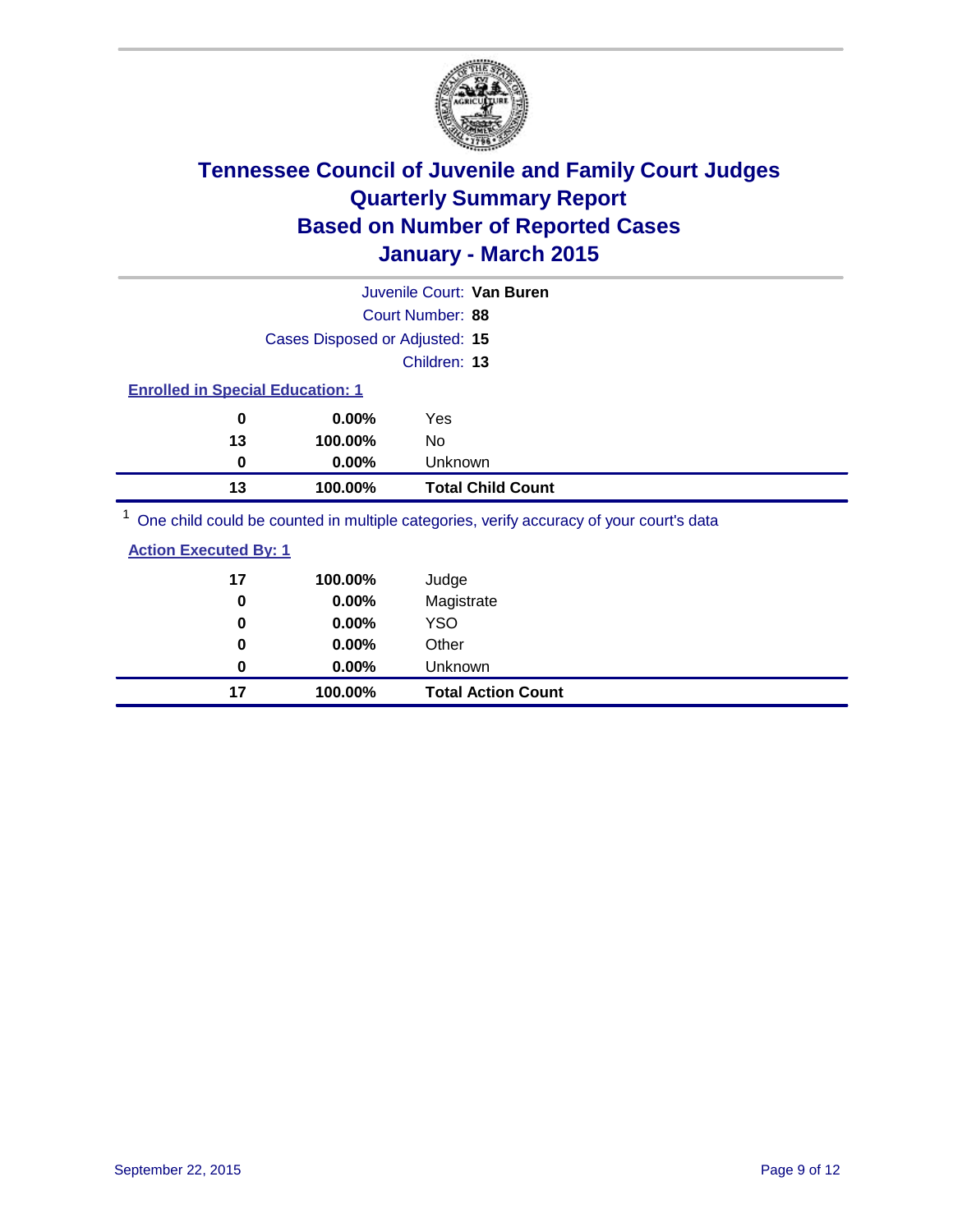

Court Number: **88** Juvenile Court: **Van Buren** Cases Disposed or Adjusted: **15** Children: **13**

#### **Formal / Informal Actions: 1**

|    | 5.88%    | Dismissed                                        |
|----|----------|--------------------------------------------------|
| 0  | $0.00\%$ | Retired / Nolle Prosequi                         |
| 3  | 17.65%   | <b>Complaint Substantiated Delinquent</b>        |
| 7  | 41.18%   | <b>Complaint Substantiated Status Offender</b>   |
| 0  | $0.00\%$ | <b>Complaint Substantiated Dependent/Neglect</b> |
| 0  | $0.00\%$ | <b>Complaint Substantiated Abused</b>            |
| 0  | $0.00\%$ | <b>Complaint Substantiated Mentally III</b>      |
| 0  | $0.00\%$ | Informal Adjustment                              |
| 2  | 11.76%   | <b>Pretrial Diversion</b>                        |
| 0  | $0.00\%$ | <b>Transfer to Adult Court Hearing</b>           |
| 0  | $0.00\%$ | Charges Cleared by Transfer to Adult Court       |
| 0  | $0.00\%$ | Special Proceeding                               |
|    | 5.88%    | <b>Review Concluded</b>                          |
| 3  | 17.65%   | Case Held Open                                   |
| 0  | $0.00\%$ | Other                                            |
| 0  | $0.00\%$ | Unknown                                          |
| 17 | 100.00%  | <b>Total Action Count</b>                        |

<sup>1</sup> If different than number of Referral Reasons (17), verify accuracy of your court's data.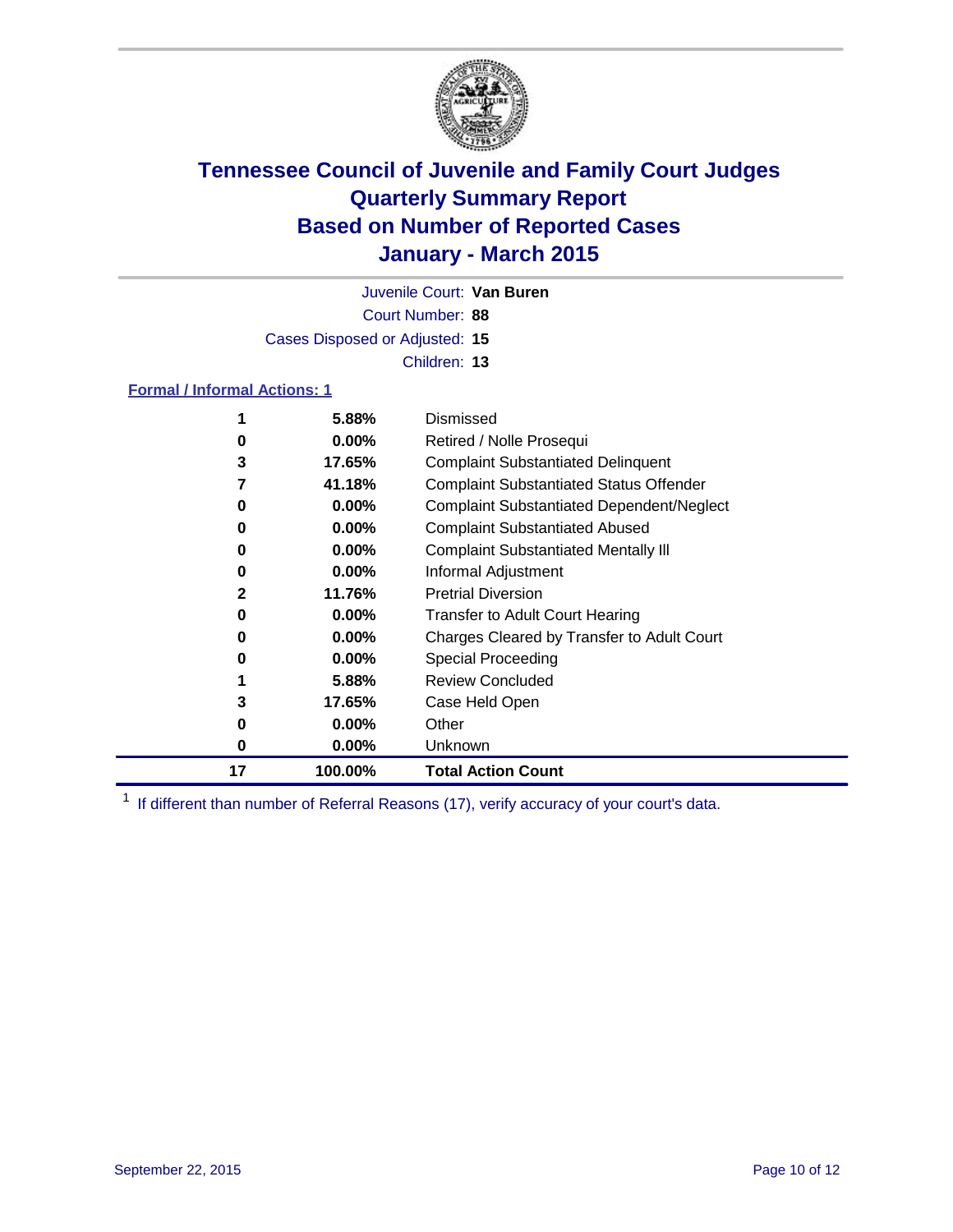

|                       |                                | Juvenile Court: Van Buren                             |
|-----------------------|--------------------------------|-------------------------------------------------------|
|                       |                                | Court Number: 88                                      |
|                       | Cases Disposed or Adjusted: 15 |                                                       |
|                       |                                | Children: 13                                          |
| <b>Case Outcomes:</b> |                                | There can be multiple outcomes for one child or case. |
| 1                     | 3.33%                          | <b>Case Dismissed</b>                                 |
| 0                     | 0.00%                          | Case Retired or Nolle Prosequi                        |
| 2                     | 6.67%                          | Warned / Counseled                                    |
| 2                     | 6.67%                          | Held Open For Review                                  |
| 0                     | 0.00%                          | Supervision / Probation to Juvenile Court             |
| 0                     | 0.00%                          | <b>Probation to Parents</b>                           |
| 0                     | 0.00%                          | Referral to Another Entity for Supervision / Service  |
| 2                     | 6.67%                          | Referred for Mental Health Counseling                 |
| 0                     | 0.00%                          | Referred for Alcohol and Drug Counseling              |
| 0                     | 0.00%                          | Referred to Alternative School                        |
| 0                     | 0.00%                          | Referred to Private Child Agency                      |
| 2                     | 6.67%                          | Referred to Defensive Driving School                  |
| 0                     | 0.00%                          | Referred to Alcohol Safety School                     |
| 0                     | 0.00%                          | Referred to Juvenile Court Education-Based Program    |
| 1                     | 3.33%                          | Driver's License Held Informally                      |
| 0                     | 0.00%                          | <b>Voluntary Placement with DMHMR</b>                 |
| 1                     | 3.33%                          | <b>Private Mental Health Placement</b>                |
| 0                     | 0.00%                          | Private MR Placement                                  |
| 0                     | 0.00%                          | Placement with City/County Agency/Facility            |
| 0                     | 0.00%                          | Placement with Relative / Other Individual            |
| 7                     | 23.33%                         | Fine                                                  |
| 0                     | 0.00%                          | <b>Public Service</b>                                 |
| 0                     | 0.00%                          | Restitution                                           |
| 0                     | 0.00%                          | <b>Runaway Returned</b>                               |
| 0                     | 0.00%                          | No Contact Order                                      |
| 0                     | 0.00%                          | Injunction Other than No Contact Order                |
| 1                     | 3.33%                          | <b>House Arrest</b>                                   |
| 0                     | 0.00%                          | <b>Court Defined Curfew</b>                           |
| 0                     | 0.00%                          | Dismissed from Informal Adjustment                    |
| 0                     | 0.00%                          | <b>Dismissed from Pretrial Diversion</b>              |
| 0                     | 0.00%                          | Released from Probation                               |
| 0                     | 0.00%                          | <b>Transferred to Adult Court</b>                     |
| 0                     | 0.00%                          | <b>DMHMR Involuntary Commitment</b>                   |
| 0                     | $0.00\%$                       | <b>DCS Commitment - Determinate</b>                   |